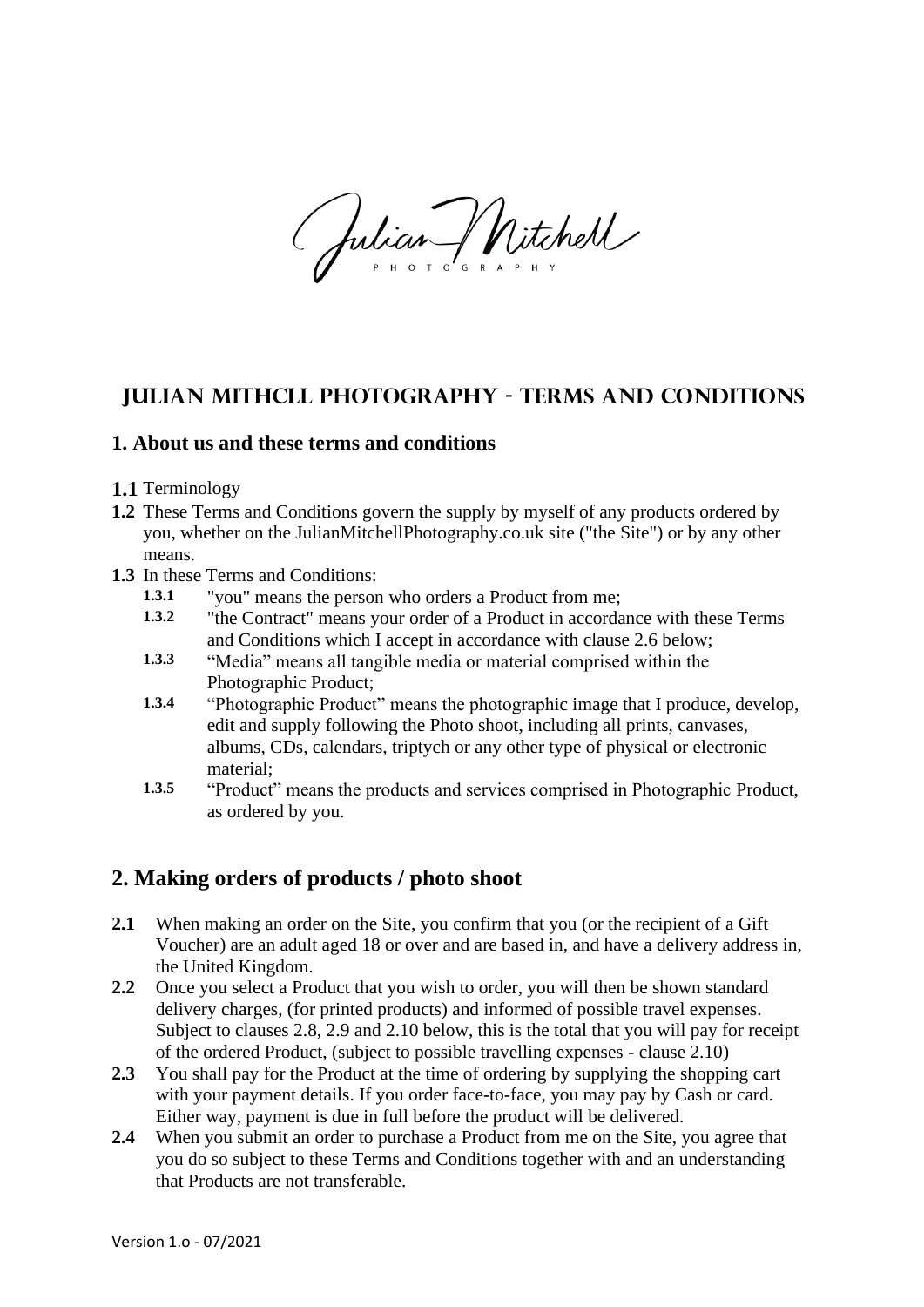- **2.5** We shall not be obliged to supply the Product to you until I have accepted your order. An e-mail, letter, fax or other acknowledgement of your order is purely for information purposes and does not constitute acceptance of your order. Until I accept your order, I reserve the right to refuse to process your order. Once I have received and verified payment from you, and I have accepted your order, I will confirm that your order has been accepted by sending you an email at the email address that you provide on your order form (or otherwise provide you with other written notification of acceptance). In any event, acceptance will be deemed to take place when I confirm a Photo shoot session in writing with you. If at this point I decide to not accept your order you will be refunded any payments made to me in relation to the order.
- **2.6** Our acceptance of your order brings into existence a legally binding contract between us which can only be cancelled by you in accordance with these Terms and Conditions.
- **2.7** If you discover you have made a mistake with your order after you have submitted it to us, please contact julianmitchell1965@gmail.com immediately.
- 2.8 If the price for the order changes before I accept your order, I will contact you and ask you to confirm that you wish to proceed at the amended price.
- **2.9** There is no VAT applicable to your order.
- **2.10** Once you have ordered a Photo Shoot, I will contact you via the phone number and/or email that you provided during the ordering process, to discuss your order and an appropriate date for the Photo Shoot.

If a charge for travelling expenses is required, this will be fully detailed at this time; and failure to pay the additional fee shall terminate the contract between us and you will be refunded the original Product Price. (Mileage is charged at 40p per mile for every mile travelled over an allowed 20 miles in total)

Once a date has been confirmed I will not accept any other work from other clients for those times and dates. This will be deemed to be commencement of the provision of the Products. Any subsequent change of date of the Photo Shoot requested by you will be subject to an additional fee of up to 50% of the price of the Product, chargeable at my discretion.

## **3. Your cancellation rights**

**3.1** I do not offer customer refunds (subject to clause 2.10), credit notes are available.

**3.2** Offers and discounts

Only one offer or discount can be used per purchase

**3.3** Once your order has been accepted, your cancellation rights are limited in accordance with this clause.

Provided that I have not already confirmed a Photo Shoot session with you, you have the right to cancel a Contract with me at any time up to the 7 days after the date when I accept your order. You have no right to cancel once I have booked a Photo Shoot with you.

You have no right to cancel or reject the Products on the basis of style or composition. If you have the right to cancel your Contract in accordance with this clause and you wish to do so, you must notify me in writing to: julianmitchell1965@gmail.com

# **3a. Cancelling/Postponing a photo shoot already booked in my diary**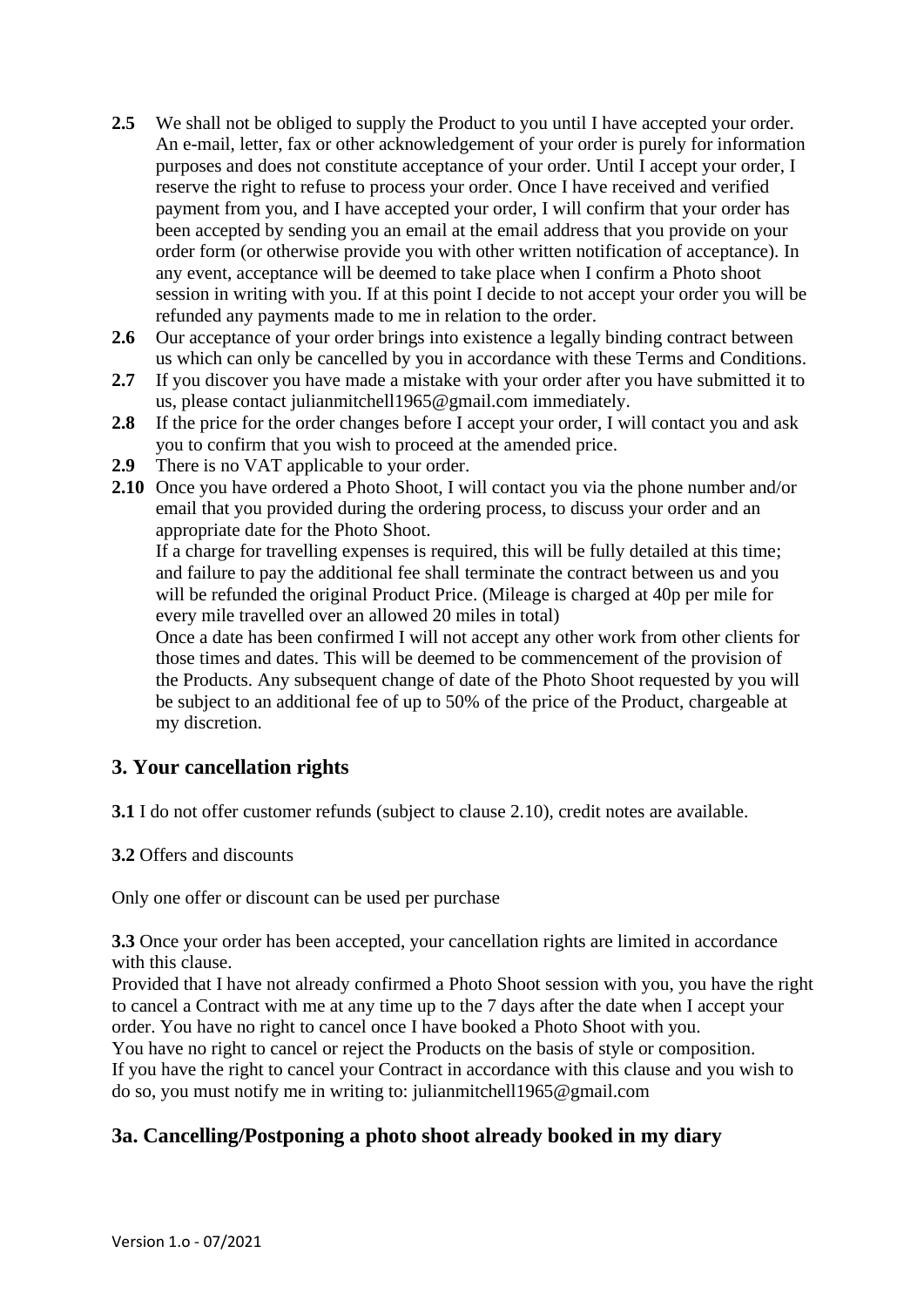If less than 48 hours notice is given to postpone/cancel a booking held in my diary, 100% of the monies will be held by us.

As soon as a date for the Photo Shoot is held in the diary, the following refunds are available at my discretion.

up to one month (28 days) before the shoot date, £150 or the original product value, whichever the lesser, will be refunded to you

three weeks 80%

two weeks 50%

one week 20%

Any sum debited to me will be re-credited to you as soon as possible and in any event within 30 days of the date of your cancellation.

At a cost of £10 (at my discretion) you may postpone your shoot to another time if you cannot make your original appointment date/time. To postpone your shoot I require at least 48 hours notice. The number of times you may postpone your appointment is at my discretion.

# **4. Risk, title, delivery and copyright**

We aim to deliver the Product to you at the place of delivery requested by you in your order under 'shipping address'. Alternatively, you may let me know if you wish to collect the Product from me at my premises, in which case I shall tell you when it is ready for collection. I aim to deliver or let you know when the Product is ready for collection within the time indicated by me but I cannot give an exact date. I shall not be liable to you for late delivery or for informing you late that the Product is ready for collection. Delivery times given by me or on the Site are estimates only.

All copyright in the Product shall vest in me and remain vested in me, although you will be granted use of the images, subject to restrictions.

We advise collection of products from my premises where possible.

Risk in the Product shall pass to you on delivery or collection. You shall own the physical Product and all copyright in the Product will be assigned to you when I deliver it to you or when you collect it, provided that you have paid for the Product in full. I reserve the right to postpone delivery until I have received payment in full.

If delivery or collection is delayed through your unreasonable refusal to accept delivery or to collect it (after you have confirmed when placing your order; that you would like to collect it), then I may (without prejudice to any other right or remedy available to us) charge you for my reasonable storage fee and other costs reasonably incurred by us; and notify you that I am immediately cancelling the Contract, in which case I will refund the payment made by you to me for my sale of the Product to you, less my reasonable charges for producing, delivering and returning the Product.

# **5. Repairs to Media**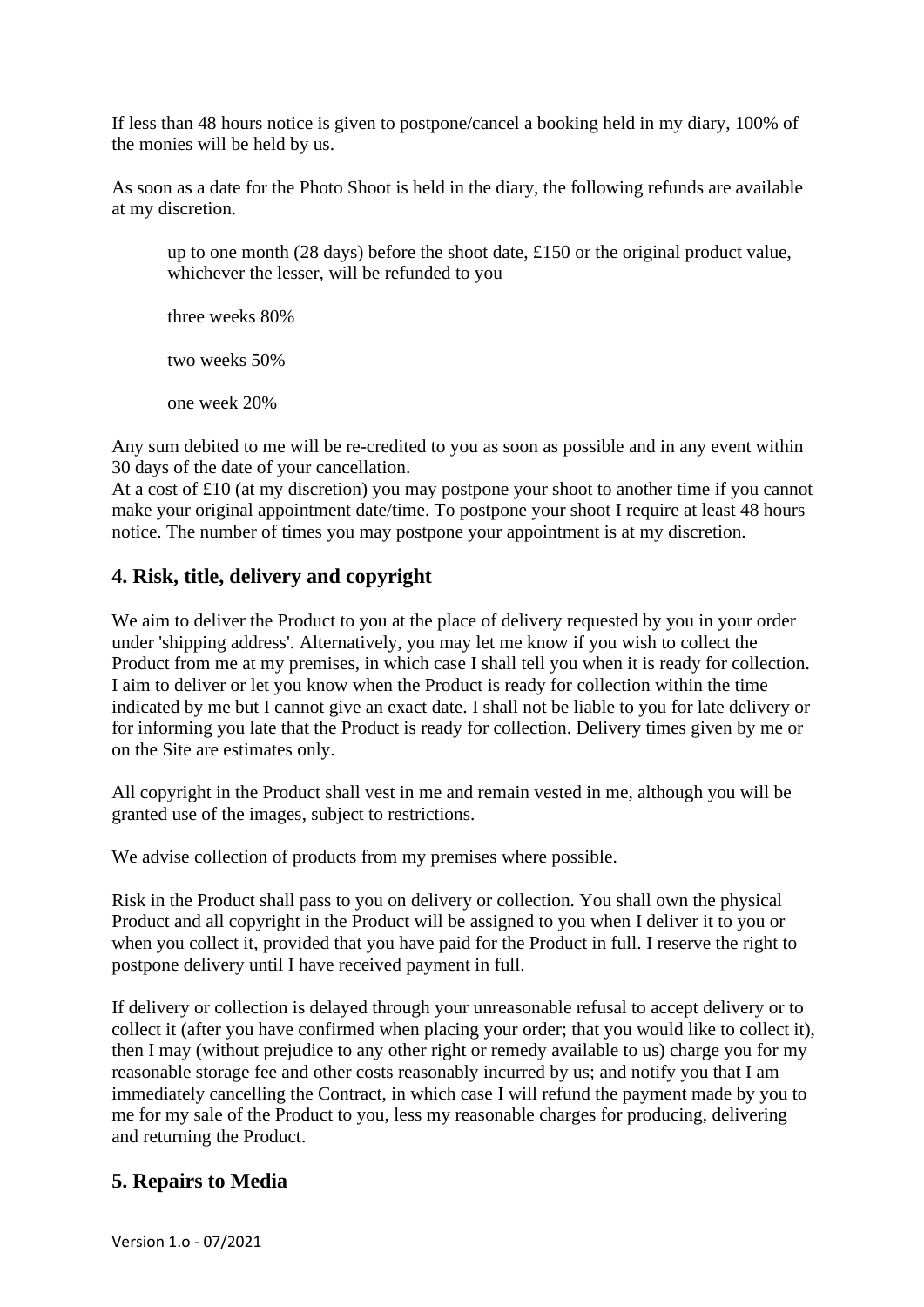- **5.1** IF YOU ARE A CONSUMER, THE REMEDIES IN THIS CLAUSE 5.1 ARE ADDITIONAL TO AND DO NOT AFFECT YOUR STATUTORY RIGHTS, UNDER WHICH YOU HAVE THE RIGHT TO INSIST THAT GOODS THAT YOU BUY FROM BUSINESSES MUST CORRESPOND WITH THEIR DESCRIPTION, BE FIT FOR THEIR PURPOSE AND BE OF A SATISFACTORY QUALITY AND SERVICES MUST BE PROVIDED WITH REASONABLE SKILL AND CARE.
- **5.2** Subject to the rest of this clause, I warrant that when the Media is properly used, it will for a period of three months from delivery or collection materially conform to its specification provided by the Media manufacturer.
- **5.3** To the extent permitted by law, my entire liability for breach of warranty in clause 5 shall be at my discretion either to:
	- **5.3.1** repair the Media without charge; or.
	- **5.3.2** replace the Media without charge; or
	- **5.3.3** refund the price paid by you for the Product. (Not applicable for Copyright/Jpeg products)
- **5.4** The remedies under clause 5.3 shall be conditional on you providing me with full details of the defect within 1 week of receiving the goods. I may decide not to repair, replace or refund the Product and I may require you to pay all reasonable carriage costs if I find that the Product is not defective or that the Product has been misused.
- **5.5** The warranty in this clause 5 sets out my liability in respect of a defective or damaged Media and to the extent permitted by law shall apply in lieu of and instead of all other conditions, warranties or obligations which would otherwise be implied by common law, statute or otherwise. The warranty contained in this clause 5 is specifically limited to the person who makes the order with us. No warranty is made to any other person. If you would like me to repair or replace the Product outside of the time limit in clause 5.2, I may agree to do so at my discretion and possibly subject to a reasonable fee.

## **6. Circumstances beyond my control**

We shall not be liable for any delay or failure to supply or deliver the Product due to any circumstances outside my reasonable control.

## **7. Limitation of my liability**

I do not exclude my liability for my fraud or for death or personal injury caused by my negligence.

We shall not be liable to you (whether in contract, or otherwise) in respect of any indirect or consequential losses, damage, costs or expenses, loss of profit, loss of revenue or loss of goodwill suffered by you arising from your use of the Product or from your order to purchase a Product including any error, omission or defect in the Product, even if such losses were reasonably foreseeable or I or my sub-contractors or agents had been advised of the possibility of your incurring such losses.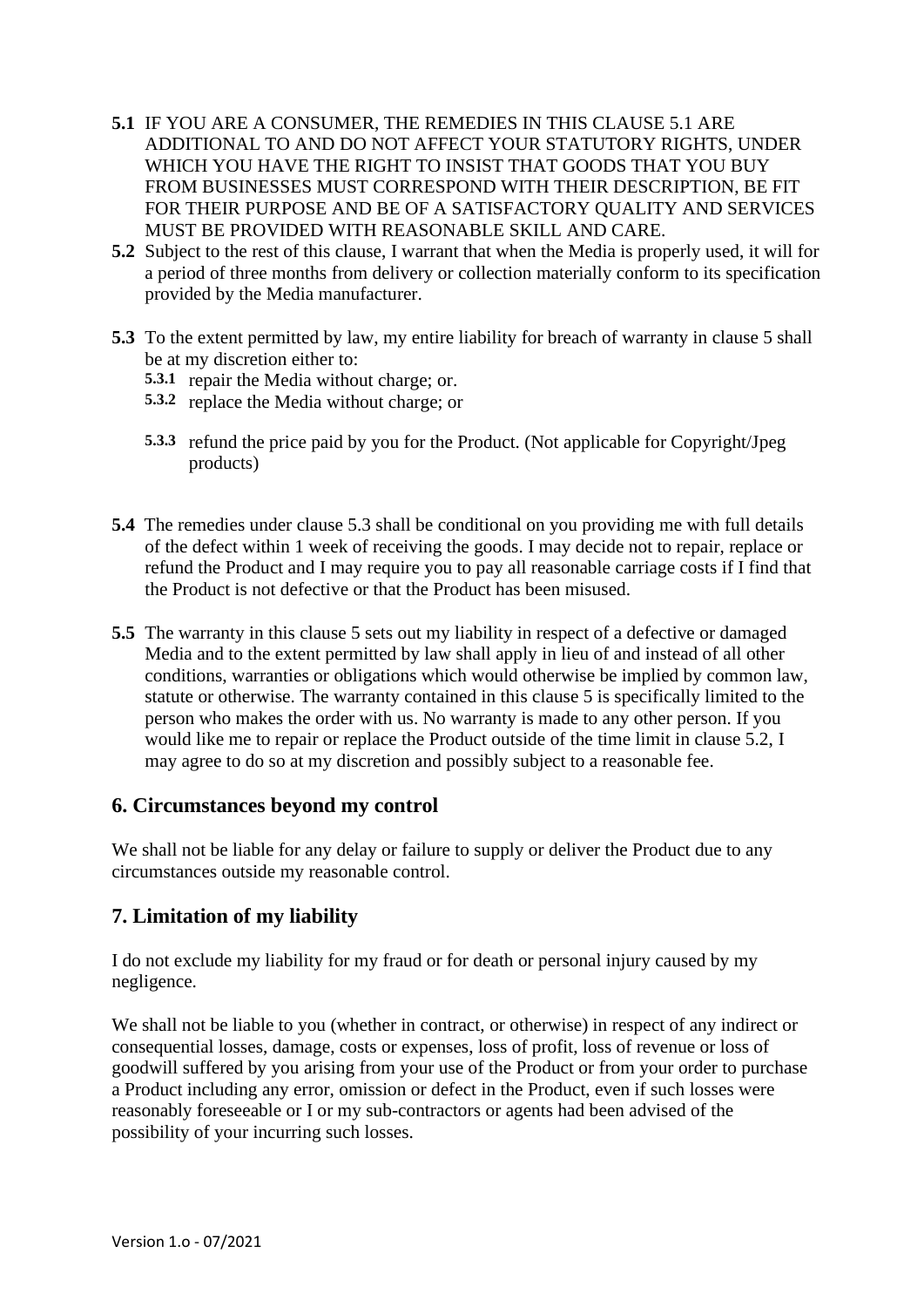Our total liability to you, whether in contract, or otherwise, shall not exceed the price of the defective or undelivered Product under the Contract. You acknowledge that this is a fair amount given the price of the Product and allocation of risk between you and us.

# **8. General**

We shall keep a record of your order and these Terms and Conditions. I advise you to print and keep a copy of these Terms and Conditions, your order and any e-mail or written acknowledgement that I make.

The Contract shall be governed by English law and you hereby submit to the non-exclusive jurisdiction of the English courts. All dealings, correspondence and contacts between us shall be made or conducted in the English language.

No failure or delay by me to exercise at any time or for any period of time any term of, or any right under, these Terms and Conditions does not constitute and shall not be construed as, a waiver or that term or right and shall in no way affect my right to enforce or exercise it later.

If any clause in these Terms and Conditions shall become or shall be declared by any court of competent jurisdiction to be invalid or unenforceable, such invalidity or unenforceability shall in no way affect any other clause or part of any clause, all of which shall remain in full force and effect, so long as the Terms and Conditions shall be capable of continuing in effect without the unenforceable term.

These Terms and Conditions (incorporating the Site Terms, the copyright notice and the Privacy Policy for orders made from the Site), together with price, Product and delivery details agreed between you and us, contains the entire agreement between you and me in relation to the Contract. These Terms and Conditions apply to the exclusion of any contracts or terms submitted, proposed or stipulated by you.

A person who is not a party to the Contract has no rights under the Contracts (Rights of Third Parties) Act 1999 to enforce a term of the Contract.

## **Re-shoot policy**

In the instance where you are unhappy with the images from your shoot, I have a re-shoot policy. The re-shoot policy states that I will, at my discretion, invite the client to arrange a reshoot within 1 month of the original shoot.

We will only offer a re-shoot where I believe it is due/necessary and will resolve the issue. If the client simply wants more images or is unrealistic about how she should appear I will not offer a re-shoot. I will not add any images from the existing shoot into the gallery. All images not in the gallery will be deleted immediately.

## **On line viewing gallery**

Your online gallery will be available for a limited period of time. After this time has expired, you can pay to have the gallery re-uploaded at a cost of £20. This fee is redeemable against any purchase made thereafter.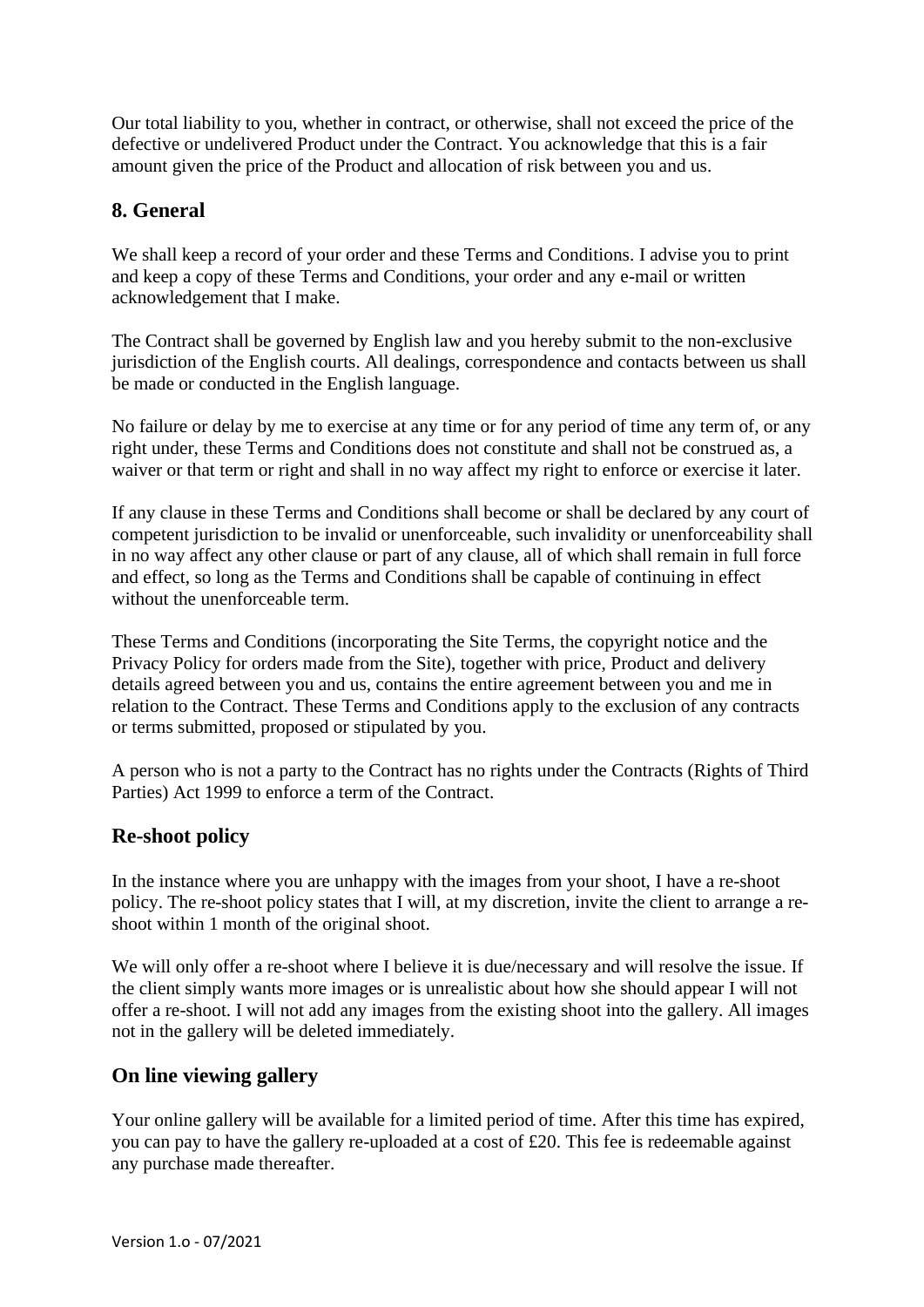# **Retouching**

If you would like any additional retouching to your images you can request this when placing your order by entering in the reference number of the image and describing your request within the 'notes' field. I will do my best to meet your request but any additional retouching is always at my discretion and always in line with the Julian Mitchell Photography style and ethos, and may be subject to a charge of up to £20 per hour at my discretion.

#### **Print accuracy**

We produce photographic prints as accurately as possible, and employ a fully calibrated workflow.

Print colours may differ from what you see on your online gallery due to different user settings and monitors. I cannot be held responsible for this.

To maintain the house style of my products, contrast or crop/composition in the photographic products may differ to online gallery images.

#### **Prices**

All Purchase Prices and specifications of Prints are subject to change without notice, except where I have accepted your Order and agreed to deliver the Prints to you.

#### **Discounts**

Where a customer has benefited from a discount offer, any refundable amounts will be limited to the discounted value.

By signing a model release form, and subject to restrictions stipulated and agreed, the customer acknowledges that they give up all claims of ownership, income or editorial control of the resulting photographs and acknowledge that all copyright and ownership of the images remains with Julian Mitchell Photography.

Julian Mitchell Photography understands that the customer's circumstances can change, such as changing employment requirements, and as such, the customer can request that any of their images shared across social media platforms be taken down. Such a request must be made in writing to Julian Mitchell Photography, along with payment of the original discount offered before the images are removed from Social Media channels. The repayment is not required once a year has passed.

## **Payment**

The Purchase Price payable for photographic prints must be paid in advance by: a. Payment via the online payment system b. cash or cheque of card payment made in person.

Cheques should be made payable to Julian Mitchell

# **9. Delivery**